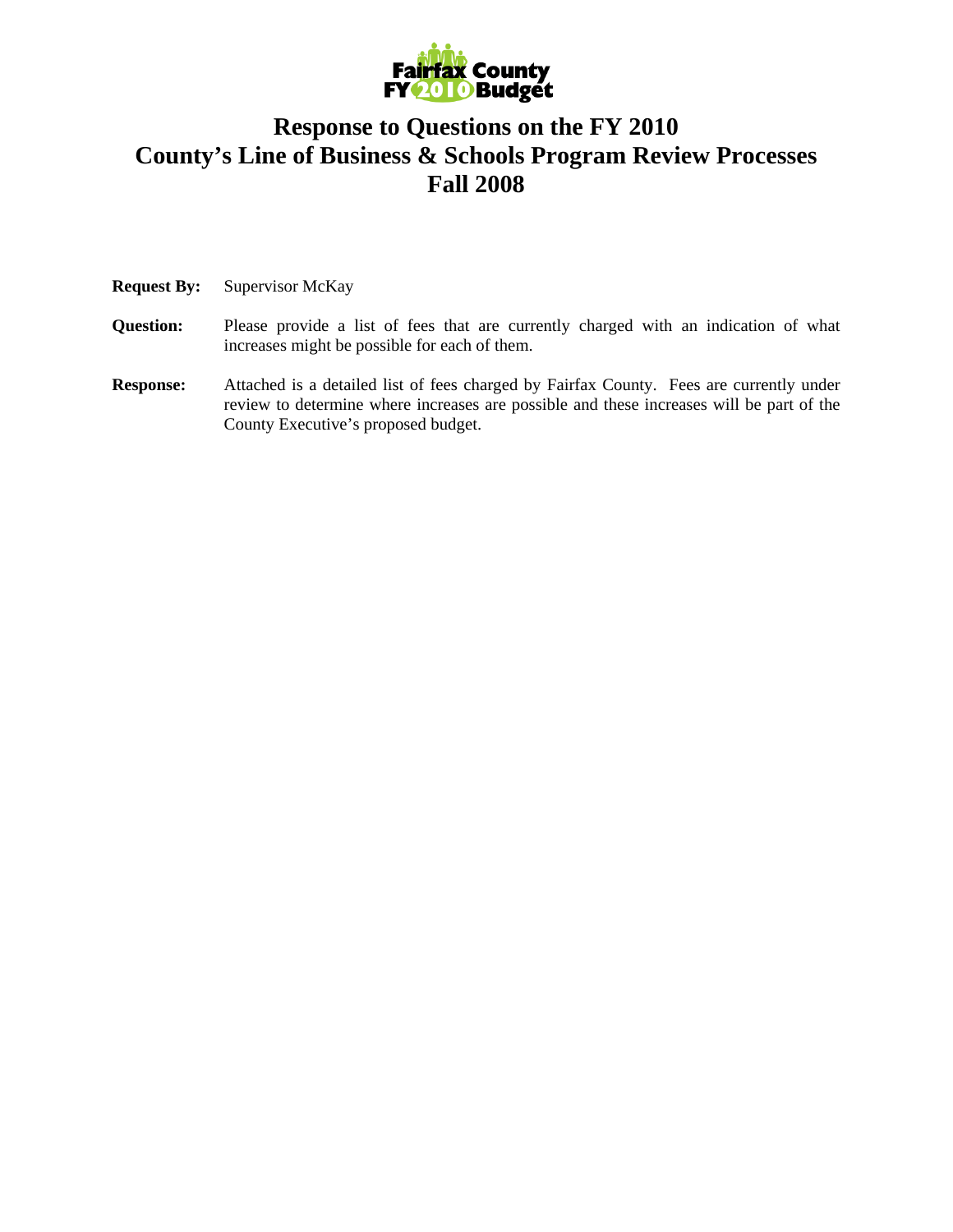| FY 2008<br><b>ACTUAL REVENUE</b><br><b>REVENUE CATEGORY</b><br>PERMITS, FEES & REGULATORY LICENSES<br><b>Building Permits</b><br>\$5,374,401<br><b>Electrical Permits</b><br>2,135,444<br><b>Plumbing Permits</b><br>1,218,275<br><b>Mechanical Permits</b><br>1,142,734<br><b>Cross Connection Charges</b><br>426,617<br>Swimming Pool Inspection Licenses<br>0<br>6,425<br>Home Improvement Inspection Licenses<br>1,247,528<br><b>Elevator Inspection Licenses</b><br><b>Appliance Permits</b><br>190,200<br>Building Re-inspection Fees<br>11,685<br>Electrical Re-inspection Fees<br>8,450<br>Plumbing Re-inspection Fees<br>6,175<br><b>Mechanical Re-inspection Fees</b><br>160<br>Plan Resubmission Fee -New Construction<br>191,920<br>Plan Resubmission Fee - Alteration Construction<br>317,900<br>Subtotal Inspection Services<br>12,277,914<br>Site Plan Fees<br>\$2,548,676<br><b>Subdivision Plat Fees</b><br>262,876<br><b>Subdivision Plan Fees</b><br>1,019,025<br><b>Landfill Special Fees</b><br>2,325<br><b>Utility Permit Fees</b><br>5,480<br>Developer Bond Extension<br>705,244<br><b>Inspection - Site Plans</b><br>2,649,218<br>Inspection - Subplans<br>941,450<br>\$8,134,294<br><b>Subtotal Design Review</b><br>20,412,208<br><b>Zoning Fees</b><br>\$752,520<br>Sign Permit Fees<br>78,830<br>Quarry Inspection Fees<br>23,882<br>Board of Zoning Appeals Fees<br>151,035<br><b>Agricultural/Forrest District Application Fee</b><br>0<br>Wetlands Permits<br>1,500<br>Non-Residential Use Permits Fees (NON-RUP's fees)<br>82,225<br>Zoning Compliance Letters/Temp Special Permits<br>87,024<br><b>TOTAL Zoning Revenue</b><br>1,177,016<br>Dog Licenses<br>\$327,351<br>Auto Graveyard Licenses<br>150<br>Bondsmen Licenses<br>30<br><b>Carnival Permits</b><br>0<br>Dance Hall Licenses<br>1,840<br><b>Fortune Teller Licenses</b><br>1,700<br>Mixed Drink Establishment Licenses<br>96,731<br>1,241<br>Land Use Assessment Application Fees<br>Massage Therapy Permits<br>28,150 | <b>FEES CHARGED BY FAIRFAX COUNTY</b>       |  |
|-----------------------------------------------------------------------------------------------------------------------------------------------------------------------------------------------------------------------------------------------------------------------------------------------------------------------------------------------------------------------------------------------------------------------------------------------------------------------------------------------------------------------------------------------------------------------------------------------------------------------------------------------------------------------------------------------------------------------------------------------------------------------------------------------------------------------------------------------------------------------------------------------------------------------------------------------------------------------------------------------------------------------------------------------------------------------------------------------------------------------------------------------------------------------------------------------------------------------------------------------------------------------------------------------------------------------------------------------------------------------------------------------------------------------------------------------------------------------------------------------------------------------------------------------------------------------------------------------------------------------------------------------------------------------------------------------------------------------------------------------------------------------------------------------------------------------------------------------------------------------------------------------------------------------------------------------------------------------------------------------------------------------|---------------------------------------------|--|
|                                                                                                                                                                                                                                                                                                                                                                                                                                                                                                                                                                                                                                                                                                                                                                                                                                                                                                                                                                                                                                                                                                                                                                                                                                                                                                                                                                                                                                                                                                                                                                                                                                                                                                                                                                                                                                                                                                                                                                                                                       |                                             |  |
|                                                                                                                                                                                                                                                                                                                                                                                                                                                                                                                                                                                                                                                                                                                                                                                                                                                                                                                                                                                                                                                                                                                                                                                                                                                                                                                                                                                                                                                                                                                                                                                                                                                                                                                                                                                                                                                                                                                                                                                                                       |                                             |  |
|                                                                                                                                                                                                                                                                                                                                                                                                                                                                                                                                                                                                                                                                                                                                                                                                                                                                                                                                                                                                                                                                                                                                                                                                                                                                                                                                                                                                                                                                                                                                                                                                                                                                                                                                                                                                                                                                                                                                                                                                                       |                                             |  |
|                                                                                                                                                                                                                                                                                                                                                                                                                                                                                                                                                                                                                                                                                                                                                                                                                                                                                                                                                                                                                                                                                                                                                                                                                                                                                                                                                                                                                                                                                                                                                                                                                                                                                                                                                                                                                                                                                                                                                                                                                       |                                             |  |
|                                                                                                                                                                                                                                                                                                                                                                                                                                                                                                                                                                                                                                                                                                                                                                                                                                                                                                                                                                                                                                                                                                                                                                                                                                                                                                                                                                                                                                                                                                                                                                                                                                                                                                                                                                                                                                                                                                                                                                                                                       |                                             |  |
|                                                                                                                                                                                                                                                                                                                                                                                                                                                                                                                                                                                                                                                                                                                                                                                                                                                                                                                                                                                                                                                                                                                                                                                                                                                                                                                                                                                                                                                                                                                                                                                                                                                                                                                                                                                                                                                                                                                                                                                                                       |                                             |  |
|                                                                                                                                                                                                                                                                                                                                                                                                                                                                                                                                                                                                                                                                                                                                                                                                                                                                                                                                                                                                                                                                                                                                                                                                                                                                                                                                                                                                                                                                                                                                                                                                                                                                                                                                                                                                                                                                                                                                                                                                                       |                                             |  |
|                                                                                                                                                                                                                                                                                                                                                                                                                                                                                                                                                                                                                                                                                                                                                                                                                                                                                                                                                                                                                                                                                                                                                                                                                                                                                                                                                                                                                                                                                                                                                                                                                                                                                                                                                                                                                                                                                                                                                                                                                       |                                             |  |
|                                                                                                                                                                                                                                                                                                                                                                                                                                                                                                                                                                                                                                                                                                                                                                                                                                                                                                                                                                                                                                                                                                                                                                                                                                                                                                                                                                                                                                                                                                                                                                                                                                                                                                                                                                                                                                                                                                                                                                                                                       |                                             |  |
|                                                                                                                                                                                                                                                                                                                                                                                                                                                                                                                                                                                                                                                                                                                                                                                                                                                                                                                                                                                                                                                                                                                                                                                                                                                                                                                                                                                                                                                                                                                                                                                                                                                                                                                                                                                                                                                                                                                                                                                                                       |                                             |  |
|                                                                                                                                                                                                                                                                                                                                                                                                                                                                                                                                                                                                                                                                                                                                                                                                                                                                                                                                                                                                                                                                                                                                                                                                                                                                                                                                                                                                                                                                                                                                                                                                                                                                                                                                                                                                                                                                                                                                                                                                                       |                                             |  |
|                                                                                                                                                                                                                                                                                                                                                                                                                                                                                                                                                                                                                                                                                                                                                                                                                                                                                                                                                                                                                                                                                                                                                                                                                                                                                                                                                                                                                                                                                                                                                                                                                                                                                                                                                                                                                                                                                                                                                                                                                       |                                             |  |
|                                                                                                                                                                                                                                                                                                                                                                                                                                                                                                                                                                                                                                                                                                                                                                                                                                                                                                                                                                                                                                                                                                                                                                                                                                                                                                                                                                                                                                                                                                                                                                                                                                                                                                                                                                                                                                                                                                                                                                                                                       |                                             |  |
|                                                                                                                                                                                                                                                                                                                                                                                                                                                                                                                                                                                                                                                                                                                                                                                                                                                                                                                                                                                                                                                                                                                                                                                                                                                                                                                                                                                                                                                                                                                                                                                                                                                                                                                                                                                                                                                                                                                                                                                                                       |                                             |  |
|                                                                                                                                                                                                                                                                                                                                                                                                                                                                                                                                                                                                                                                                                                                                                                                                                                                                                                                                                                                                                                                                                                                                                                                                                                                                                                                                                                                                                                                                                                                                                                                                                                                                                                                                                                                                                                                                                                                                                                                                                       |                                             |  |
|                                                                                                                                                                                                                                                                                                                                                                                                                                                                                                                                                                                                                                                                                                                                                                                                                                                                                                                                                                                                                                                                                                                                                                                                                                                                                                                                                                                                                                                                                                                                                                                                                                                                                                                                                                                                                                                                                                                                                                                                                       |                                             |  |
|                                                                                                                                                                                                                                                                                                                                                                                                                                                                                                                                                                                                                                                                                                                                                                                                                                                                                                                                                                                                                                                                                                                                                                                                                                                                                                                                                                                                                                                                                                                                                                                                                                                                                                                                                                                                                                                                                                                                                                                                                       |                                             |  |
|                                                                                                                                                                                                                                                                                                                                                                                                                                                                                                                                                                                                                                                                                                                                                                                                                                                                                                                                                                                                                                                                                                                                                                                                                                                                                                                                                                                                                                                                                                                                                                                                                                                                                                                                                                                                                                                                                                                                                                                                                       |                                             |  |
|                                                                                                                                                                                                                                                                                                                                                                                                                                                                                                                                                                                                                                                                                                                                                                                                                                                                                                                                                                                                                                                                                                                                                                                                                                                                                                                                                                                                                                                                                                                                                                                                                                                                                                                                                                                                                                                                                                                                                                                                                       |                                             |  |
|                                                                                                                                                                                                                                                                                                                                                                                                                                                                                                                                                                                                                                                                                                                                                                                                                                                                                                                                                                                                                                                                                                                                                                                                                                                                                                                                                                                                                                                                                                                                                                                                                                                                                                                                                                                                                                                                                                                                                                                                                       |                                             |  |
|                                                                                                                                                                                                                                                                                                                                                                                                                                                                                                                                                                                                                                                                                                                                                                                                                                                                                                                                                                                                                                                                                                                                                                                                                                                                                                                                                                                                                                                                                                                                                                                                                                                                                                                                                                                                                                                                                                                                                                                                                       |                                             |  |
|                                                                                                                                                                                                                                                                                                                                                                                                                                                                                                                                                                                                                                                                                                                                                                                                                                                                                                                                                                                                                                                                                                                                                                                                                                                                                                                                                                                                                                                                                                                                                                                                                                                                                                                                                                                                                                                                                                                                                                                                                       |                                             |  |
|                                                                                                                                                                                                                                                                                                                                                                                                                                                                                                                                                                                                                                                                                                                                                                                                                                                                                                                                                                                                                                                                                                                                                                                                                                                                                                                                                                                                                                                                                                                                                                                                                                                                                                                                                                                                                                                                                                                                                                                                                       |                                             |  |
|                                                                                                                                                                                                                                                                                                                                                                                                                                                                                                                                                                                                                                                                                                                                                                                                                                                                                                                                                                                                                                                                                                                                                                                                                                                                                                                                                                                                                                                                                                                                                                                                                                                                                                                                                                                                                                                                                                                                                                                                                       |                                             |  |
|                                                                                                                                                                                                                                                                                                                                                                                                                                                                                                                                                                                                                                                                                                                                                                                                                                                                                                                                                                                                                                                                                                                                                                                                                                                                                                                                                                                                                                                                                                                                                                                                                                                                                                                                                                                                                                                                                                                                                                                                                       |                                             |  |
|                                                                                                                                                                                                                                                                                                                                                                                                                                                                                                                                                                                                                                                                                                                                                                                                                                                                                                                                                                                                                                                                                                                                                                                                                                                                                                                                                                                                                                                                                                                                                                                                                                                                                                                                                                                                                                                                                                                                                                                                                       |                                             |  |
|                                                                                                                                                                                                                                                                                                                                                                                                                                                                                                                                                                                                                                                                                                                                                                                                                                                                                                                                                                                                                                                                                                                                                                                                                                                                                                                                                                                                                                                                                                                                                                                                                                                                                                                                                                                                                                                                                                                                                                                                                       |                                             |  |
|                                                                                                                                                                                                                                                                                                                                                                                                                                                                                                                                                                                                                                                                                                                                                                                                                                                                                                                                                                                                                                                                                                                                                                                                                                                                                                                                                                                                                                                                                                                                                                                                                                                                                                                                                                                                                                                                                                                                                                                                                       |                                             |  |
|                                                                                                                                                                                                                                                                                                                                                                                                                                                                                                                                                                                                                                                                                                                                                                                                                                                                                                                                                                                                                                                                                                                                                                                                                                                                                                                                                                                                                                                                                                                                                                                                                                                                                                                                                                                                                                                                                                                                                                                                                       |                                             |  |
|                                                                                                                                                                                                                                                                                                                                                                                                                                                                                                                                                                                                                                                                                                                                                                                                                                                                                                                                                                                                                                                                                                                                                                                                                                                                                                                                                                                                                                                                                                                                                                                                                                                                                                                                                                                                                                                                                                                                                                                                                       |                                             |  |
|                                                                                                                                                                                                                                                                                                                                                                                                                                                                                                                                                                                                                                                                                                                                                                                                                                                                                                                                                                                                                                                                                                                                                                                                                                                                                                                                                                                                                                                                                                                                                                                                                                                                                                                                                                                                                                                                                                                                                                                                                       |                                             |  |
|                                                                                                                                                                                                                                                                                                                                                                                                                                                                                                                                                                                                                                                                                                                                                                                                                                                                                                                                                                                                                                                                                                                                                                                                                                                                                                                                                                                                                                                                                                                                                                                                                                                                                                                                                                                                                                                                                                                                                                                                                       | TOTAL Inspection Services and Design Review |  |
|                                                                                                                                                                                                                                                                                                                                                                                                                                                                                                                                                                                                                                                                                                                                                                                                                                                                                                                                                                                                                                                                                                                                                                                                                                                                                                                                                                                                                                                                                                                                                                                                                                                                                                                                                                                                                                                                                                                                                                                                                       |                                             |  |
|                                                                                                                                                                                                                                                                                                                                                                                                                                                                                                                                                                                                                                                                                                                                                                                                                                                                                                                                                                                                                                                                                                                                                                                                                                                                                                                                                                                                                                                                                                                                                                                                                                                                                                                                                                                                                                                                                                                                                                                                                       |                                             |  |
|                                                                                                                                                                                                                                                                                                                                                                                                                                                                                                                                                                                                                                                                                                                                                                                                                                                                                                                                                                                                                                                                                                                                                                                                                                                                                                                                                                                                                                                                                                                                                                                                                                                                                                                                                                                                                                                                                                                                                                                                                       |                                             |  |
|                                                                                                                                                                                                                                                                                                                                                                                                                                                                                                                                                                                                                                                                                                                                                                                                                                                                                                                                                                                                                                                                                                                                                                                                                                                                                                                                                                                                                                                                                                                                                                                                                                                                                                                                                                                                                                                                                                                                                                                                                       |                                             |  |
|                                                                                                                                                                                                                                                                                                                                                                                                                                                                                                                                                                                                                                                                                                                                                                                                                                                                                                                                                                                                                                                                                                                                                                                                                                                                                                                                                                                                                                                                                                                                                                                                                                                                                                                                                                                                                                                                                                                                                                                                                       |                                             |  |
|                                                                                                                                                                                                                                                                                                                                                                                                                                                                                                                                                                                                                                                                                                                                                                                                                                                                                                                                                                                                                                                                                                                                                                                                                                                                                                                                                                                                                                                                                                                                                                                                                                                                                                                                                                                                                                                                                                                                                                                                                       |                                             |  |
|                                                                                                                                                                                                                                                                                                                                                                                                                                                                                                                                                                                                                                                                                                                                                                                                                                                                                                                                                                                                                                                                                                                                                                                                                                                                                                                                                                                                                                                                                                                                                                                                                                                                                                                                                                                                                                                                                                                                                                                                                       |                                             |  |
|                                                                                                                                                                                                                                                                                                                                                                                                                                                                                                                                                                                                                                                                                                                                                                                                                                                                                                                                                                                                                                                                                                                                                                                                                                                                                                                                                                                                                                                                                                                                                                                                                                                                                                                                                                                                                                                                                                                                                                                                                       |                                             |  |
|                                                                                                                                                                                                                                                                                                                                                                                                                                                                                                                                                                                                                                                                                                                                                                                                                                                                                                                                                                                                                                                                                                                                                                                                                                                                                                                                                                                                                                                                                                                                                                                                                                                                                                                                                                                                                                                                                                                                                                                                                       |                                             |  |
|                                                                                                                                                                                                                                                                                                                                                                                                                                                                                                                                                                                                                                                                                                                                                                                                                                                                                                                                                                                                                                                                                                                                                                                                                                                                                                                                                                                                                                                                                                                                                                                                                                                                                                                                                                                                                                                                                                                                                                                                                       |                                             |  |
|                                                                                                                                                                                                                                                                                                                                                                                                                                                                                                                                                                                                                                                                                                                                                                                                                                                                                                                                                                                                                                                                                                                                                                                                                                                                                                                                                                                                                                                                                                                                                                                                                                                                                                                                                                                                                                                                                                                                                                                                                       |                                             |  |
|                                                                                                                                                                                                                                                                                                                                                                                                                                                                                                                                                                                                                                                                                                                                                                                                                                                                                                                                                                                                                                                                                                                                                                                                                                                                                                                                                                                                                                                                                                                                                                                                                                                                                                                                                                                                                                                                                                                                                                                                                       |                                             |  |
|                                                                                                                                                                                                                                                                                                                                                                                                                                                                                                                                                                                                                                                                                                                                                                                                                                                                                                                                                                                                                                                                                                                                                                                                                                                                                                                                                                                                                                                                                                                                                                                                                                                                                                                                                                                                                                                                                                                                                                                                                       |                                             |  |
|                                                                                                                                                                                                                                                                                                                                                                                                                                                                                                                                                                                                                                                                                                                                                                                                                                                                                                                                                                                                                                                                                                                                                                                                                                                                                                                                                                                                                                                                                                                                                                                                                                                                                                                                                                                                                                                                                                                                                                                                                       |                                             |  |
|                                                                                                                                                                                                                                                                                                                                                                                                                                                                                                                                                                                                                                                                                                                                                                                                                                                                                                                                                                                                                                                                                                                                                                                                                                                                                                                                                                                                                                                                                                                                                                                                                                                                                                                                                                                                                                                                                                                                                                                                                       |                                             |  |
|                                                                                                                                                                                                                                                                                                                                                                                                                                                                                                                                                                                                                                                                                                                                                                                                                                                                                                                                                                                                                                                                                                                                                                                                                                                                                                                                                                                                                                                                                                                                                                                                                                                                                                                                                                                                                                                                                                                                                                                                                       |                                             |  |
|                                                                                                                                                                                                                                                                                                                                                                                                                                                                                                                                                                                                                                                                                                                                                                                                                                                                                                                                                                                                                                                                                                                                                                                                                                                                                                                                                                                                                                                                                                                                                                                                                                                                                                                                                                                                                                                                                                                                                                                                                       |                                             |  |
| Election Filing Fees<br>0                                                                                                                                                                                                                                                                                                                                                                                                                                                                                                                                                                                                                                                                                                                                                                                                                                                                                                                                                                                                                                                                                                                                                                                                                                                                                                                                                                                                                                                                                                                                                                                                                                                                                                                                                                                                                                                                                                                                                                                             |                                             |  |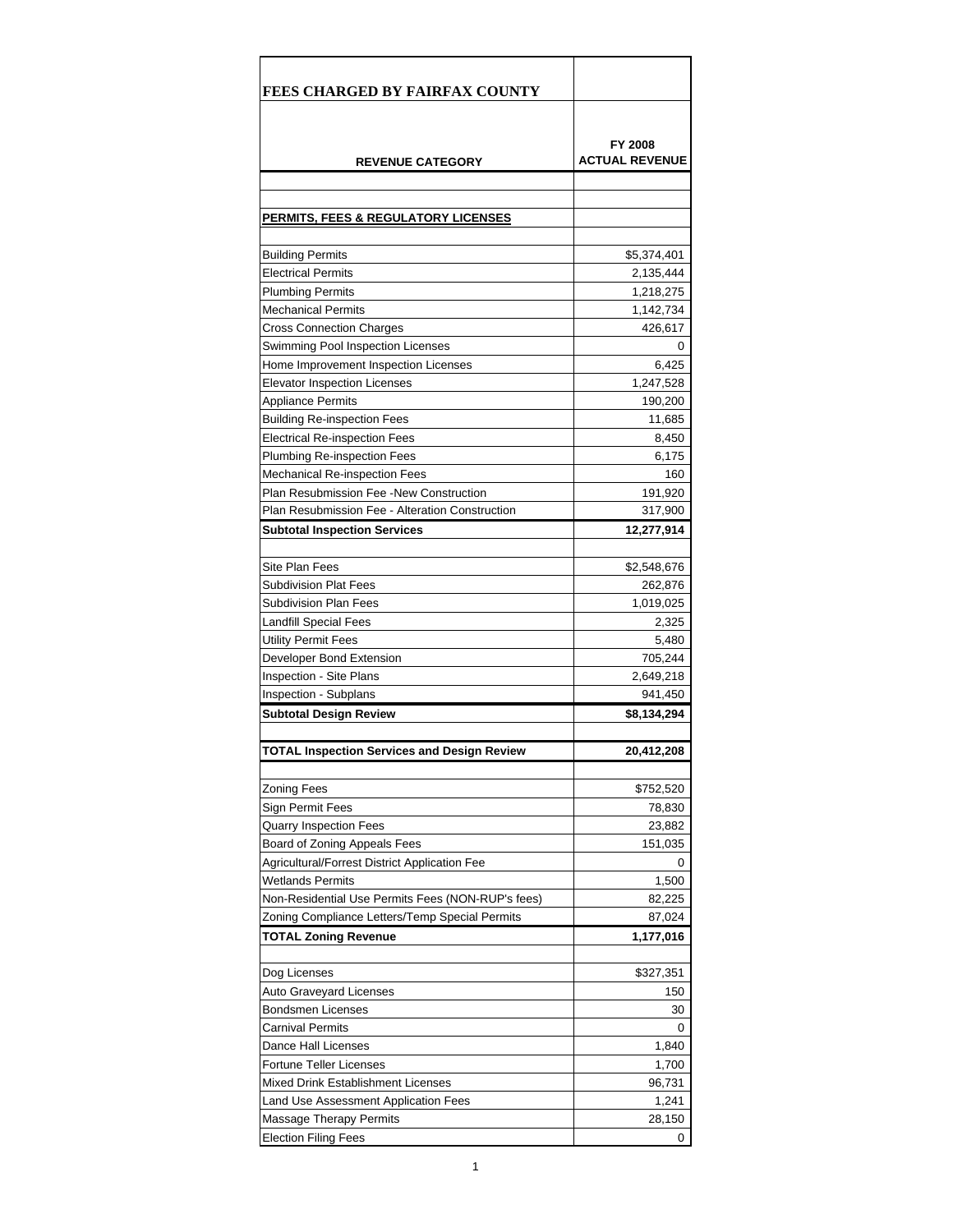| FEES CHARGED BY FAIRFAX COUNTY                                          |                        |
|-------------------------------------------------------------------------|------------------------|
|                                                                         |                        |
|                                                                         |                        |
|                                                                         | FY 2008                |
| <b>REVENUE CATEGORY</b>                                                 | <b>ACTUAL REVENUE</b>  |
| Concealed Weapon Permits                                                | 95,361                 |
| <b>Precious Metal Dealers Licenses</b>                                  | 5,225                  |
| Solicitors Licenses                                                     | 11,410                 |
| Going Out of Business Fees<br><b>Fire Prevention Code Permits</b>       | 195                    |
| <b>Fire Marshal Fees</b>                                                | 1,018,929<br>2,134,596 |
| <b>Acceptance Test Overtime Fees</b>                                    | 382,666                |
| Home Childcare Permits                                                  | 24,867                 |
| Tax Abatement Application Fees                                          | 500                    |
| Alarm Systems Registrations                                             | 61,500                 |
|                                                                         |                        |
| <b>Taxicab Licenses</b>                                                 | 144,085                |
| Subtotal Misc. Permits, Fees & Licenses                                 | 4,336,526              |
|                                                                         |                        |
| Sanitation Inspection Licenses                                          | \$1,110                |
| Septic Tank Permits                                                     | 51,485                 |
| Septic Tank Truck Licenses                                              | 57,373                 |
| Well Water Supply Permits                                               | 19,775                 |
| Well Water Supply Licenses                                              | 1,250                  |
| <b>Routine Water Sample Fees</b>                                        | 3,620                  |
| Swimming Pool Licenses                                                  | 220,409                |
| <b>Portable Toilet Fees</b>                                             | 540                    |
| Private Schools/Day Care Center Licenses                                | 12,563<br>166,160      |
| Food Establishment Operating Permits<br>State Share Septic Tank Permits | 38,233                 |
| State Share Well Permit Fees                                            | 8,758                  |
| Miscellaneous Environmental Fees                                        | 6,517                  |
| Alternate Discharge Permits                                             | 0                      |
| Site Development Review                                                 | 10,010                 |
| <b>Building Permits Review</b>                                          | 38,660                 |
| <b>Public Establishment Review</b>                                      | 52,200                 |
| Hotel Permits--State Health Fee                                         | 4,988                  |
| Restaurants--State Health Fee                                           | 79,285                 |
| Camps/Campgrounds--State Health Fee                                     | 280                    |
| Plan Review--State Health Fee                                           | 7,920                  |
| Alternative Sewage Systems Plan Review                                  | 12,300                 |
| Subtotal Health Dept. Permits, Fees & Licenses                          | 793,434                |
|                                                                         |                        |
| <b>TOTAL Misc. Permits Fees &amp; Licenses</b>                          | 5,129,960              |
|                                                                         |                        |
| TOTAL PERMITS, FEES & REGULATORY LICENSES                               | 26,719,184             |
|                                                                         |                        |
| <u>FINES AND FORFEITURES</u>                                            |                        |
|                                                                         |                        |
| Courthouse Maintenance Fees                                             | 412,193                |
| Criminal Justice Academy Fee on Criminal Offenses                       | 218,675                |
| Juvenile & Domestic Relations Court (J&DR) Fines/Interest               | 1,088                  |
| General District Court Fines/Interest                                   | 82,645                 |
| Circuit Court Fines and Penalties                                       | 166,279                |
| County Fines/Penalties                                                  | 14,562                 |
| County Fines - J&DR Court                                               | 98,976                 |
| General District Court Fines                                            | 7,016,495              |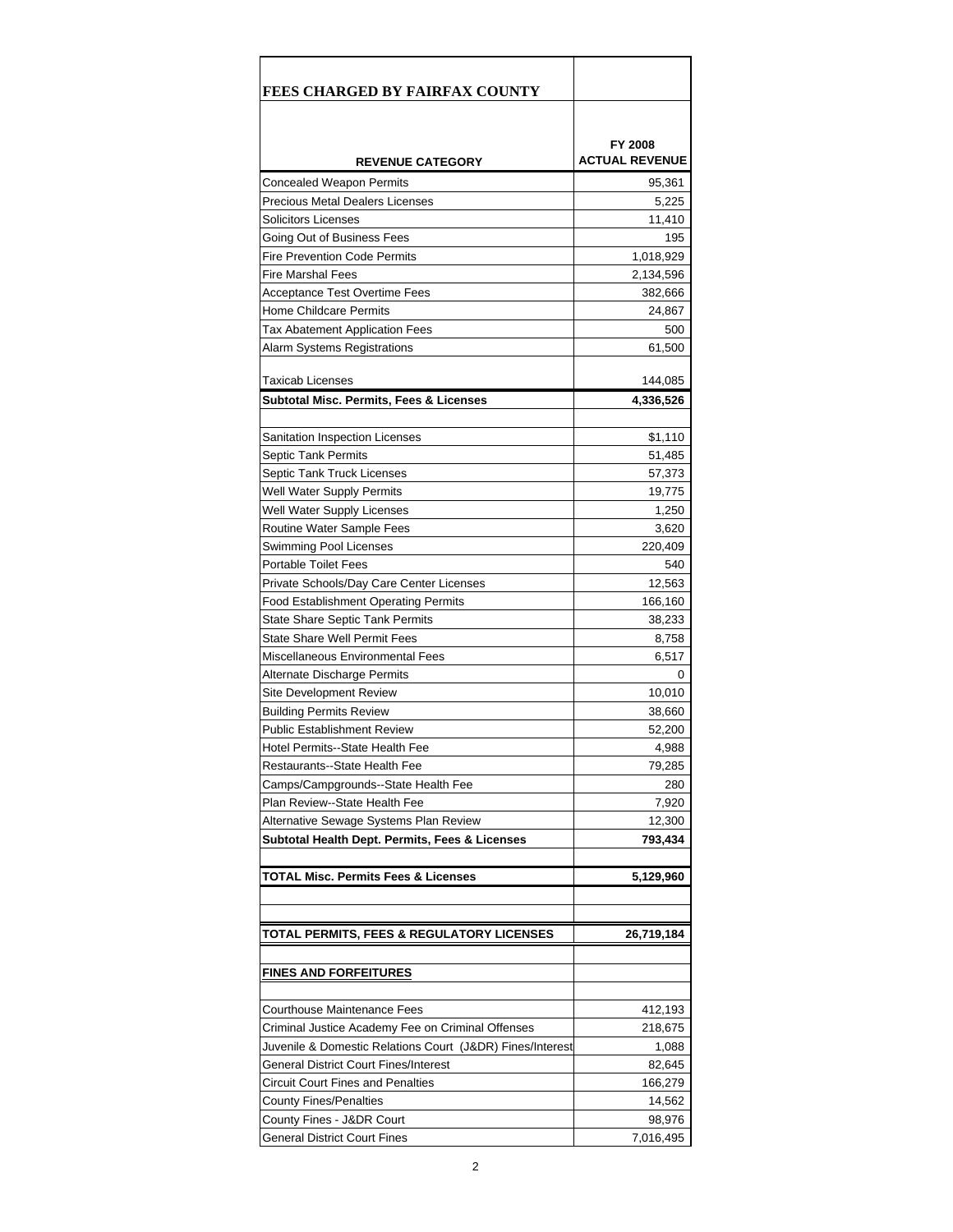| <b>FEES CHARGED BY FAIRFAX COUNTY</b>                        |                                  |
|--------------------------------------------------------------|----------------------------------|
|                                                              |                                  |
| <b>REVENUE CATEGORY</b>                                      | FY 2008<br><b>ACTUAL REVENUE</b> |
| <b>Court Security Fees</b>                                   | 2,049,808                        |
| Jail Fees / DNA Fees                                         | 105,097                          |
| <b>Parking Violations</b>                                    | 2,619,635                        |
| <b>Collection Agency Fees</b>                                | 24,351                           |
| State Set-Off Debt Service (SOF)                             | 193,994                          |
| County Fee - Administrative - Collections of Delinquent Taxe | 1,147,913                        |
| Attorney Fee - Collection of Delinquent Taxes                | 9,968                            |
| Alarm Ordinance Violations                                   | 711,500                          |
| TOTAL FINES AND FORFEITURES                                  | 14,873,179                       |
|                                                              |                                  |
|                                                              |                                  |
| <u>CHARGES FOR SERVICES</u>                                  |                                  |
|                                                              |                                  |
| <b>EMS Transport Fee</b>                                     | \$11,729,674                     |
| FCPS Legal Assistance Fees                                   | 3,368                            |
| Commemorative Gifts                                          | 13,529                           |
| Copying Machine Revenue - DPWES                              | 36,977                           |
| Copying Machine Revenue - Misc.                              | 117,851                          |
| Reimbursement for Recorded Tapes/FOIA Fees                   | 12,222                           |
| Proposed Vacation Fees                                       | 1,400                            |
| <b>Precinct Locator Sales</b>                                | 28                               |
| County Attorney Fees                                         | 0                                |
| <b>Refuse Collection Fees</b>                                | 0                                |
| Parental Support - Boys Probation House                      | 24,135                           |
| Parental Support - Girls Probation House                     | 8,646                            |
| Parental Support - Supervised Visitation                     | 4,124                            |
| Commonwealth's Attorney Fees                                 | 13,566                           |
| Police Reports and Photo Fees                                | 187,719                          |
| <b>Sheriff Fees</b>                                          | 66,271                           |
| Police Reimbursement                                         | 635,108                          |
| Animal Shelter Fees                                          | 93,341                           |
| Land Acquisition Charges for Services                        | 0                                |
| Miscellaneous Charges for Services                           | 48,301                           |
| Seniors on the Go                                            | 70,500                           |
| Parking Garage and Meter Fees                                | 382,024                          |
| <b>Adoption Service Fees</b>                                 | 7,290                            |
| Street Sign Fees                                             | 5,010                            |
| Restricted Parking Fees / Residential Permit Parking Decals  | 14,420                           |
| Comprehensive Plan Sales                                     | 2,092                            |
| Sales - Mapping Division                                     | 23,088                           |
| <b>Publication Sales</b>                                     | 38,701                           |
| Training Seminars - DPWES                                    | 0                                |
| Copay - Inmate Medical                                       | 15,762                           |
| Coin-Operated Copiers<br>Library Database Fees               | 175,322                          |
| Library Overdue Penalties                                    | 3,955<br>1,509,209               |
| <b>Employee Child Care Center Fees</b>                       | 971,523                          |
| School Age Child Care (SACC) Fees                            | 27,413,913                       |
| County Clerk Fees                                            | 8,030,696                        |
| FASTRAN Rider Fees                                           | 23,678                           |
| Subtotal Misc. Charges for Services                          | 51,683,444                       |
|                                                              |                                  |